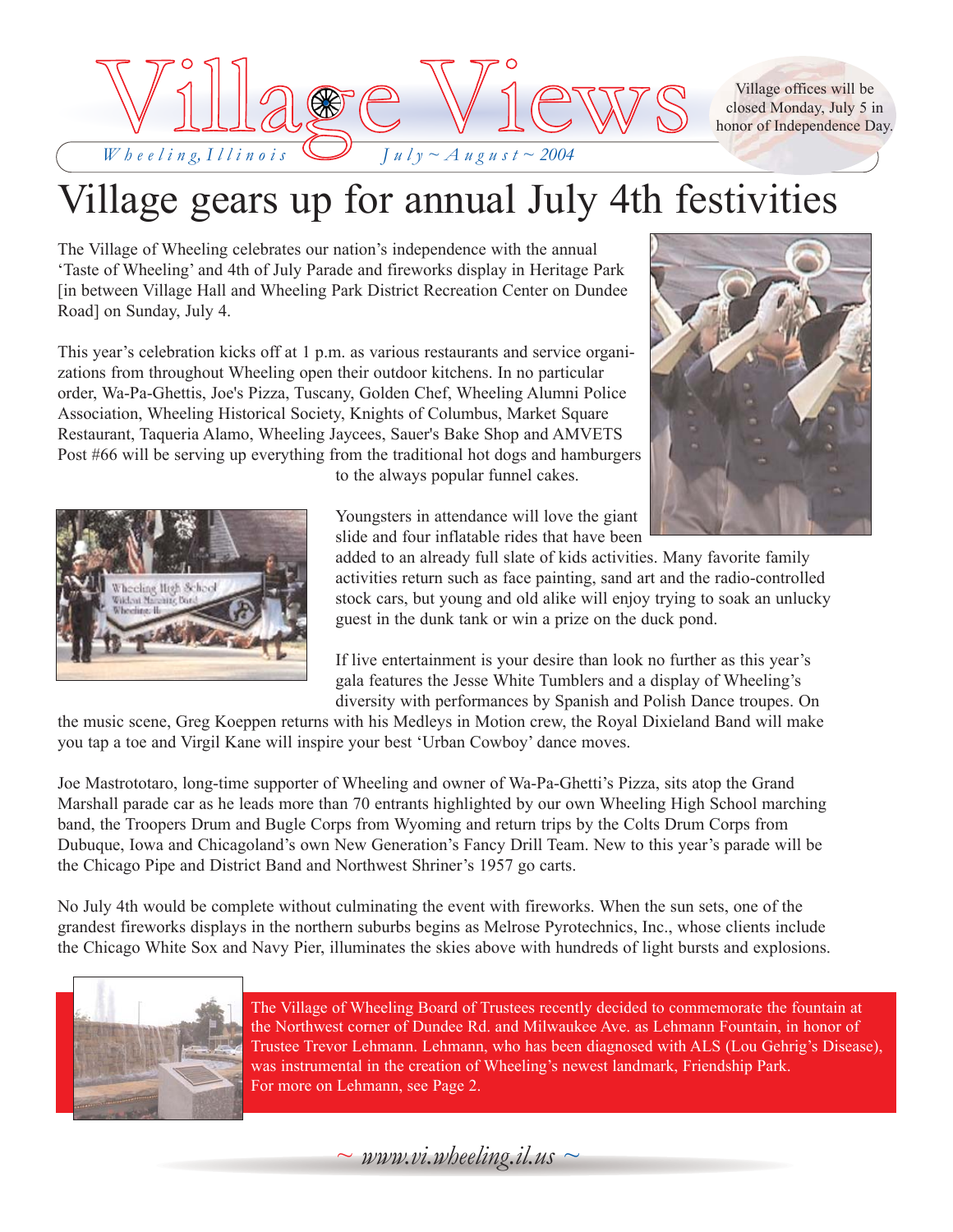# Village dedicates fountain to Trustee

Colleagues, friends and family members of Trustee Trevor Lehmann gathered at Friendship Park May 19 for a surprise dedication of the fountain on the northwest corner of Dundee Road and Milwaukee Avenue. Lehmann, who was instrumental in the design and creation of Friendship Park, was visibly moved when Chuck Spratt, Public Works Director, unveiled the plaque.

The dedication came one day after Lehmann and Trustee Dean Argiris returned from Washington D.C. where they lobbied federal lawmakers to fund research in finding a cure for Amyotrophic Lateral Scierosis, or Lou Gehrig's Disease. Lehmann's battle with the disease has been featured in numerous newspapers and ABC-Channel 7.

Less than a week after the dedication ceremony, more than 700 individuals packed the North American Jet hangar to honor Lehmann and help raise funds to find a cure for the disease.

**HEELING** 

ERTENT



According to Argiris, one of the organizers of the dedication and fundraiser, more than \$78,000 was raised. "The outpouring of support for Trevor and his family has been overwhelming," Argiris said. "It makes me extremely proud to live in Wheeling and see how the residents, some who have never met Trevor, have come together to fight this."

# Village banner program to receive a 'facelift'

Visitors to Wheeling will soon begin noticing a new look along certain corridors in the Village as double-sided, fullcolor banners are scheduled to be installed along Milwaukee Ave., Dundee Rd and Route 83 towards the end of the summer. The banners are part of a marketing project that will include the creation of a video 'snapshot' of the Village that will be available via the internet and on cable channel 17. Production of the video is scheduled to begin in July with a finished product expected by the fall.

*2 ~ www.vi.wheeling.il.us ~ 2*

vi.wheeling.il.us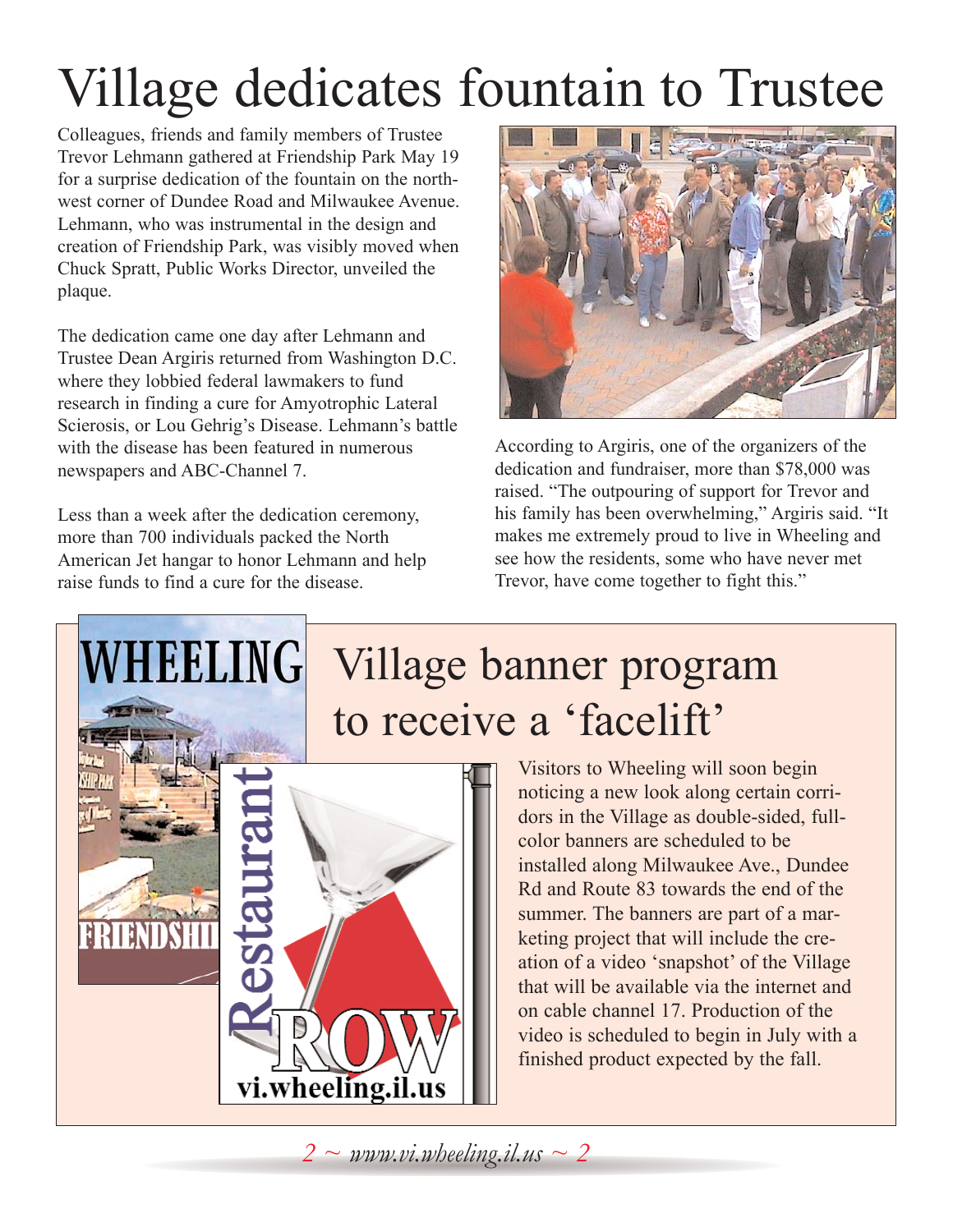# Village Engineering Division outlines major summer projects

The Engineering Department has five major projects that will be under construction this summer: the 2004 Street Resurfacing Program, the South Transmission Main Phase II-B, the annual Street Light Improvement Program, Route 83 Street Lights and the Dundee Road Pedestrian Overpass.

The annual Village-wide MFT (Motor Fuel Tax) Street Improvement Program provides for the resurfacing of existing pavements or, when necessary, the reconstruction of the entire street i.e. pavement, curb and gutter and sidewalk within the Village owned Right-of-Way. Streets are selected for improvement based on existing conditions and professional judgment; in addition, the 5-year Pavement Management Program Report is referenced in determining the most cost-effective rehabilitation strategies to use. This year's program consists of the resurfacing of Cornell Avenue and Abourndale Court and miscellaneous patching of Wheeling Road from Hintz Road to Mercantile Court.

The 2004 water system improvements consist of construction of the final phase of the South Transmission Main (20-inch diameter) on Wheeling Road (between the Phase II-A terminus at Willowbrook Drive and the Central Receiving Station located just north of Hintz Road). The construction of this transmission main was initially recommended in the 1992 Water System Study to reinforce the distribution system, meet system demands and allow for the complete utilization of the South Receiving Station by improving water distribution capabilities and fire protection.

The annual Street Light Improvement Program installs new streetlights in previously unlit areas at various locations throughout the Village in accordance with an established priority program. FY 2004 marks year five (5) of the originally planned 10-year program. This year's program will include Meadowbrook East and West, and Old Town South subdivisions. Street lights are also planned for Route 83 from Dundee Road to north of Aptakisic Road (Village limits). These lights will be similar in appearance to those on Milwaukee Avenue and will greatly enhance the appearance and safety of this roadway.

The rehabilitation of the Dundee Road Pedestrian Overpass is scheduled for this summer. Effective June 7, sidewalks will be closed on the north side of Dundee Road at St. Armand (eastbound pedestrian traffic), Cedar Drive (westbound pedestrian traffic), RTE 83 (westbound pedestrian traffic) and on the south side of Dundee Road at each of the driveways accessing London School. The overpass superstructure over the roadway is tentatively scheduled for demolition on /Saturday and Sunday June 12/13 with replacement scheduled for the weekend of July 25/26 and with completion on or prior to August 20. During the scheduled times of demolition and replacement Dundee Road will be closed to all traffic from Schoenbeck Road to Route 83.



*New signs and landscaping welcome visitors traveling South on Milwaukee Ave. New signage and beautification projects are some of the improvements going on throughout Wheeling.*



*This 'Pocket Park' at the corner of Dundee and Wheeling is the model for the new park that will be built and named after Scott Lark, the former Water Supervisor, who passed away earlier this year.*



*The Dundee Road Pedestrian Overpass will be completely rebuilt by the end of the summer.*

*3 ~ www.vi.wheeling.il.us ~ 3*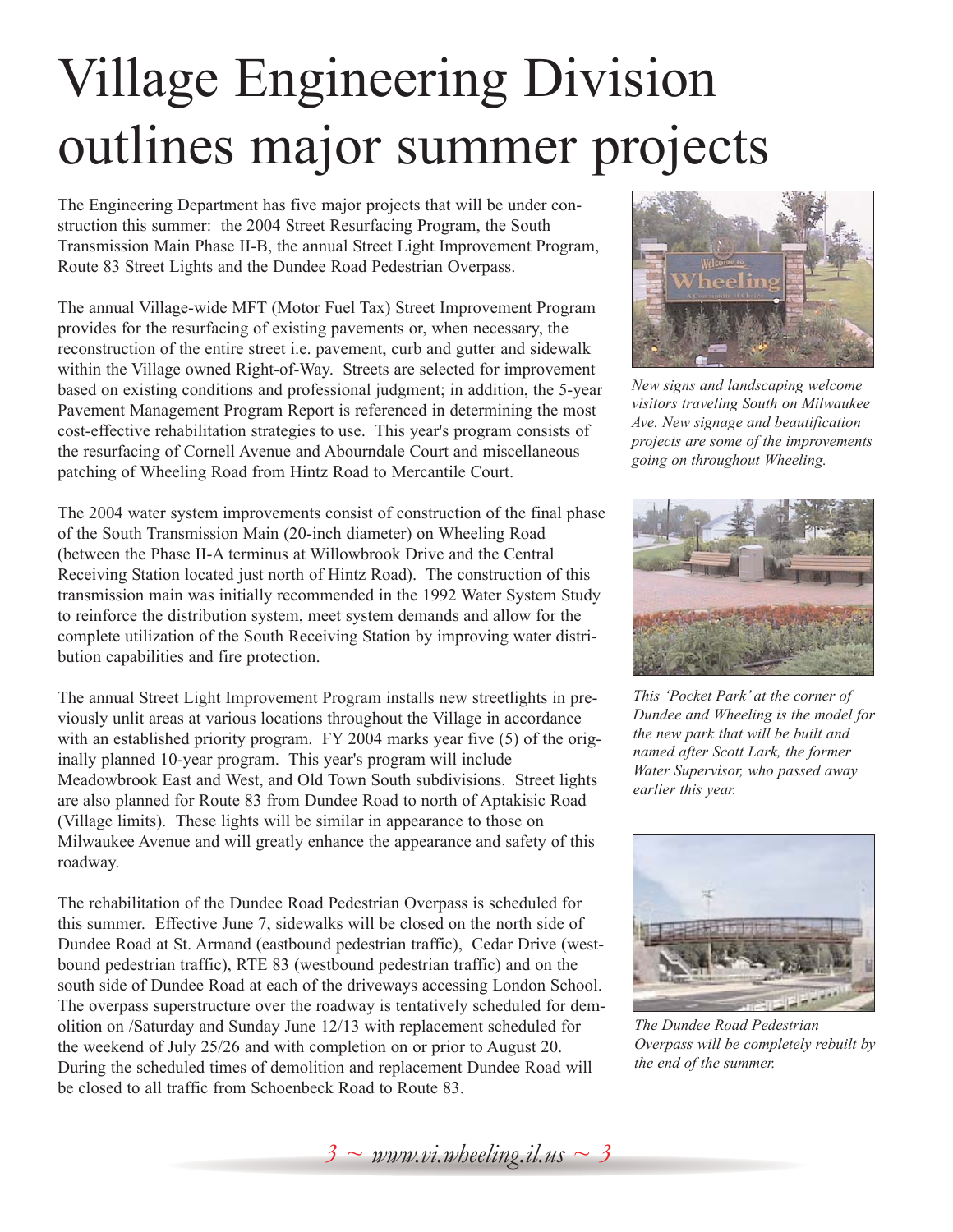

JULIE, also known as the Illinois One-Call System, is a not-forprofit corporation that provides homeowners and contracts with a toll-free number from the free locating and marking of underground facilities. JULIE serves as a message handling, notification service for underground facility owners, taking information about planned excavations and distributing this information to its membership. It is then the responsibility of each facility owner to mark the location of their underground facilities at the excavation site. JULIE neither owns nor marks any underground facilities.

The impact of unsafe or careless digging practices is real and often costly in terms of personal injury and damage to underground lines, property and the environment. *According to state law, anyone planning an outdoor project that requires any type of excavation, whether the project is large or small, should call JULIE first at 1-800-892-0123.*

According to state law, the person actually doing the digging is required to make the call to JULIE with the locate request information at least 48 hours (two working days, excluding weekends and holidays) in advance of the start of excavation. If a contractor is doing the work for you suggest that they make the call to JULIE for their protection. In order to help the utility locator properly identify your project area, JULIE recommends that you mark the area where you will be digging with white paint and/or white flags.

# Ride4Kids brings tour through Wheeling

The Ride for Kids® (Pediatric Brain Tumor Foundation) will be coming through Wheeling on July 18, 2004 at approximately 9:30 a.m. More than 2500 motorcyclists will leave Allstate in Northbrook and head north on Milwaukee Avenuee up to Route 22. The cyclists will be riding for pledges for the foundation. Residents are invited to line the route and cheer on these two-wheeled heroes as they raise runds for the most deadly of all childhood cancers, brain tumors.

The Ride For Kids® is a motorcyclist's program that is helping to find the cause and cure of pediatric brain tumors. The Ride For Kids® also serves as a nationally recognized educational and patient support program for patients and their families, and the medical community.

The 2003 Chicagoland ride raised more than \$350,000 towards research and development. For more information, log onto www.ride4kids.org.



*Public Works employees Ed Wegner and Chris Brown (left to right) protect an electrical vault with sandbags in the Shadow Bend Subdivision in anticipation of flood waters that for the most part never materialized.*

# Rain, rain, go away....

While the flood may not have compared to the recent theatrical release, 'The Day After Tomorrow,' the ascension of the Des Plaines River still caused quite a headache in Wheeling. Residents in the Fox Point and Shadow Bend subdivisions were affected the most, but officials acknowledged that had initial forecasts come to fruition, the results would have been a lot worse.

"We appreciate the cooperation and patience of the residents as we worked to ensure the safety of everyone," said James Lang, Public Relations Coordinator. "When compared to Gurnee, we were definitely very fortunate to only have a small amount of our population affected. I'm proud of the proactive efforts our Public Works crews put forth....I'm just glad our efforts weren't severely tested by what meteorologists were predicting to be the 'flood of all floods.'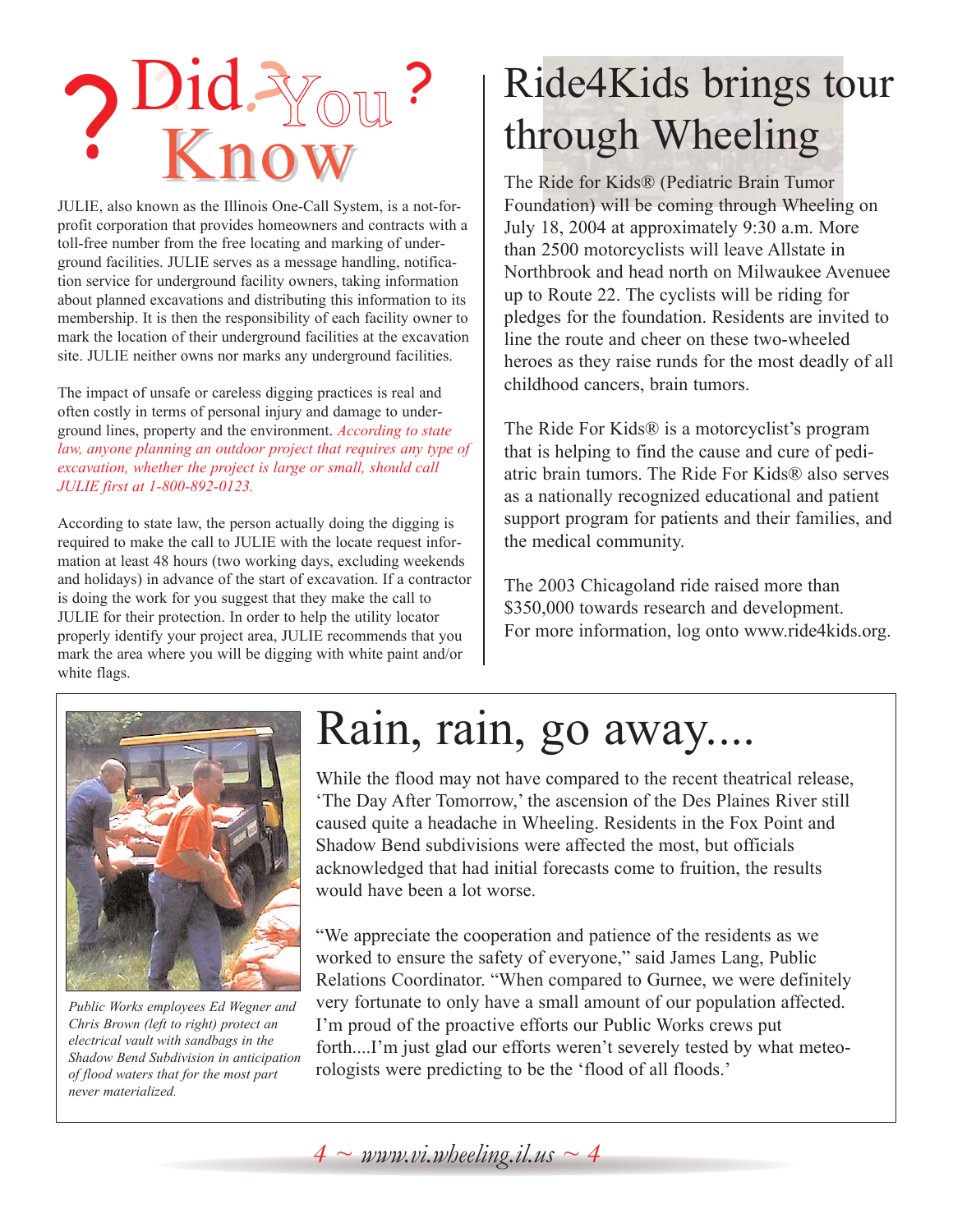

Pavilion Senior Center 199 N. First St. 847-459-2670

*The Wheeling Pavilion Center announces the following programs for area senior citizens in Wheeling and the nearby suburbs. Anyone 55-years-old or older is welcome to join the activities, volunteer to assist with them or share his or her talents with others.*

#### Benefits for Seniors

Millions of seniors in America who are eligible for benefits are not receiving them. From health coverage to supplemental income to assistance with paying utility bills, there are many seniors who could benefit from a wide array of public programs if they knew about them and how to apply. The website, BenefitsCheckUp.com, recently launched by the National Council on the Again, is designed to help seniors, their families and caregivers find the right benefit programs that meet their needs. To learn more about this service, call Jan Christenson at the Pavilion Senior Center to schedule an appointment. Your investment is only 45 minutes of time to complete a confidential on-line questionnaire with information such as your age, income, zip code, etc. Then, BenefitsCheckUp explains what benefit programs may be eligible for you and how to apply for them.....there is no cost for this program.



### Garbage News

By now, you have probably received your new garbage and recycling cans from Waste Management. Village officials wanted to alleviate any possible confusion regarding these issues:

- You can switch can sizes by calling 800-796-9696;
- Your yard waste can still go into a separate trash can that you mark clearly with an 'X';
- You may keep the old recycling bin, or place it at the curb for pick-up.

### Wheeling/Palwaukee Team prepares for 17th annual Community Paint-a-Thon

The Village of Wheeling/Palwaukee Municipal Airport team is grabbing its rollers and paint brushes and preparing for the 17th Annual Community Paint-A-Thon scheduled for Saturday, September 11, 2004. The annual event is a unique community partnership designed to paint homes owned and occupied by seniors with limited financial resources.

"This is one of the most rewarding events we participate in," said Nancy Janssen, Director of Senior Citizen Services for Wheeling. "It's one day of hard work, camaraderie and an unbelievable outpouring of love."

Although the actual painting day is not until September, Janssen pointed out that interested individuals should begin the application process now. "Qualified home owners must be at least 60-years-old or have a permanent disability and cannot do the work themselves," Janssen said. "In addition, their annual income must not exceed \$25,000. The selection committee does take into account excessive expenses like prescriptions and medical bills when determining eligibility."

At the heart of the event is the massive volunteer workforce that assembles for the one-day project. Once the homes are identified, teams of volunteers are assigned to scrape, prime and paint each house. Each team consists of one leader and approximately 20 workers."Obviously, this event could not happen without the kindness of many caring people and we are extremely fortunate to have Dennis Rouleau, Palwaukee Airport Manager, leading our team once again. It promises to be a challenging, but extremely fun and rewarding day."

Eligible homeowners should contact the Catholic Chairities at 847-253-5500 to request an application. Applications must be received by July 15, 2004 to be considered for this year's event. Anyone interested in volunteering on this year's Wheeling/Palwaukee Municipal Airport painting team can contact Kathy Pradd at 847-537-2580 or Nancy Janssen at the Pavilion Senior Center at 847-459-2670.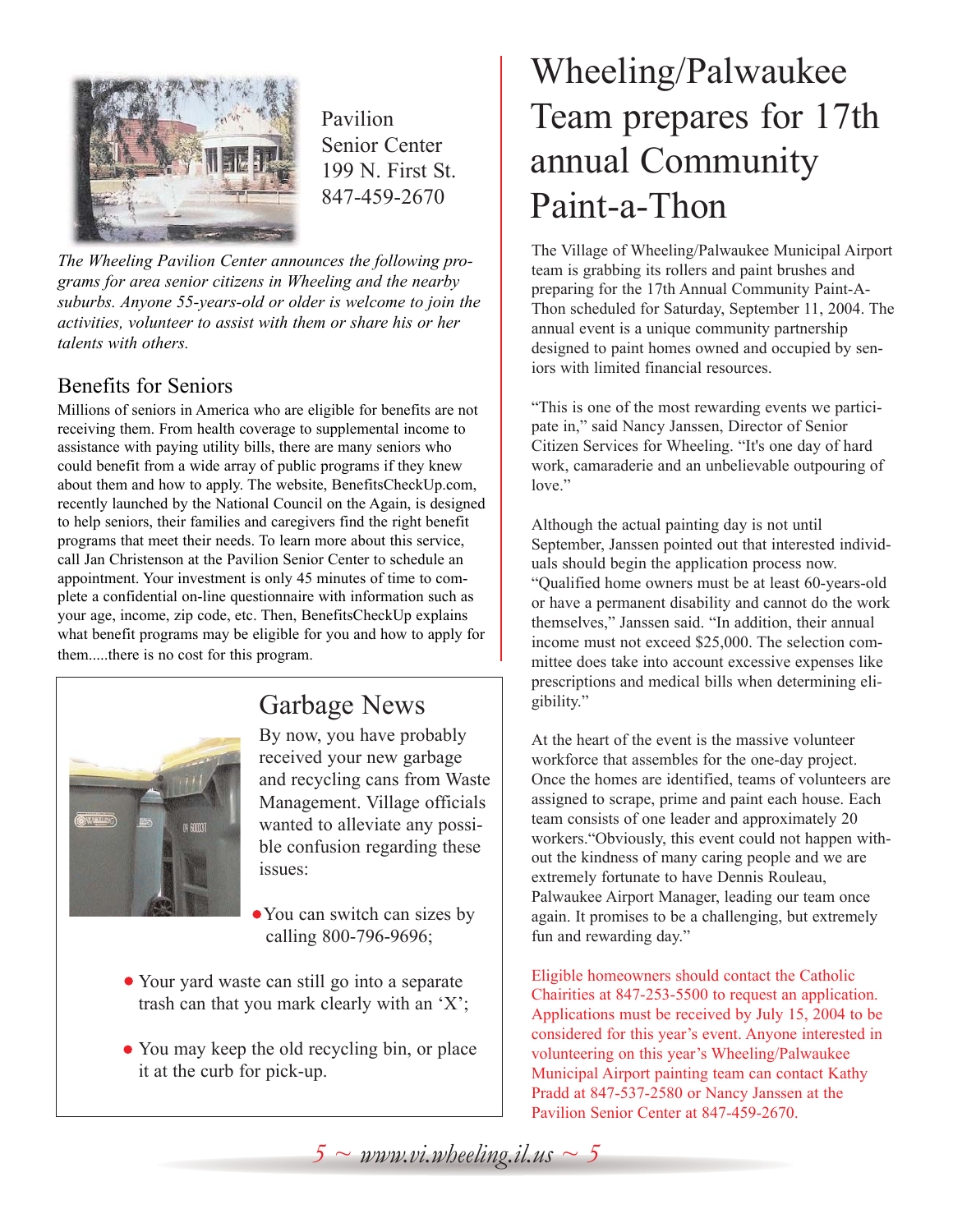# Chamber of Commerce plans 'Summer Sizzle'

The Wheeling/Prospect Heights Chamber of Commerce, in conjunction with the Village of Wheeling, City of Prospect Heights and Palwaukee Municipal Airport, is shaking things up for the 2nd Annual Summer Sizzle.

This year's 'Sizzle,' scheduled for Saturday, August 7 from 10 a.m. to 4 p.m., will take place at Palwaukee Municipal Airport and combine the annual airport open house with a classic car show, sponsored by Bill Stasek Chevrolet.

In addition, local restaurants and retailers from the community will converge on Palwaukee to create a one-stop festival of 'Planes, Meals and Automobiles.'

"This year's 'Sizzle' promises to be bigger and better simply because we're bringing all of the restaurants and classic cars to the airport and combining a few events into one fun-filled day," said James Lang, Summer Sizzle Committee Member.



### Lending a Hand

Third graders at Tarkington School recently assisted Jerry Edwards, Village Forester, and other Village officials in planting a White Oak to commemorate Earth Day. President Greg Klatecki and State Representative Kathy Ryg were also on hand to stress the importance of taking care of the environment.

Log onto www.chicagonorthsuburbs.com for more information or call 847-541-0170



Simmer Sizzle

Throughout the day, guests will enjoy a variety of live entertainment, cooking displays, raffles, tents sales and more. Buses will be running up and down Milwaukee Ave. to various restaurants which will be hosting tours and other entertainment.

In addition, as parking will be limited at Palwaukee, several lots will be clearly marked along Milwaukee Ave. and individuals will be shuttled to the event.

### Rooney promoted to Assistant Village Manager

The Board of Trustees recently approved the promotion of J. Mark Rooney from Assistant to the Village Manager to Assistant Village Manager. The promotion was effective June 1.

Rooney, who has been with the Village since March of 2003, monitors cable television and waste management franchises and recently was instrumental in the negotiation of the Village's Waste Management contract.

In addition to contract negotiations, Rooney also serves on the labor negotiating committees and coordinates the Village's TIF (tax increment finance) districts with department heads to ensure current development and re-development trends are maintained.

 $6 \sim$  *www.vi.wheeling.il.us*  $\sim$  6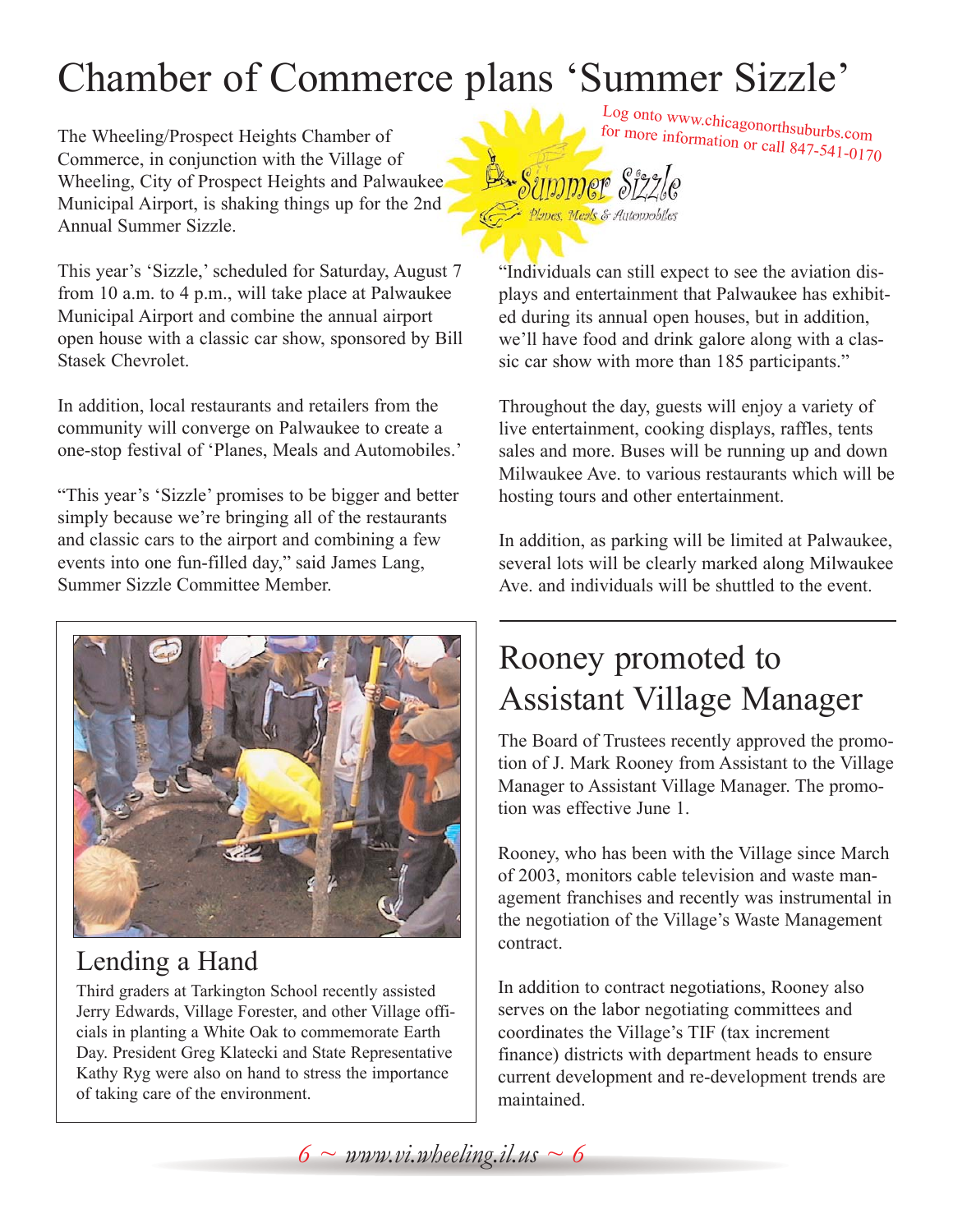*News You Can*  The village is currently in the process of changing the frequency with which it bills for water and sewer services from quarterly billing (i.e. once every three months) to bi-monthly billing (i.e. once every two months). During the next few months, customers can expect to receive their first bi-monthly bill and will continue to receive bills every two months thereafter. The village is initiating this change to better serve its residents and businesses. Billing more frequently makes it easier to detect problems that lead to high bills (e.g. a leaking toilet, running spigot, etc.) and should help customers budget for this expense more easily by

*Use* reducing the amount of each bill. If you have any questions about this change, please call us at (847) 459-2600. Thank you for your understanding.

#### *S*peak ou*T* NAME: PHONE: ADDRESS: E-MAIL: This is your opportunity to communicate with Wheeling elected officials and administrators.

ed and will receive a response if desired. Please complete this form, detach and return to: Village Manager Village of Wheeling 255 W. Dundee Road

Your advice, suggestions, questions and opinions are appreciat-

Wheeling, IL 60090

#### ATTEND PUBLIC **MEETINGS**

Residents are invited to attend public meetings of Village Boards and Commissions. Most meet in the Village Hall Councilroom unless otherwise noted here.

## Regularly Scheduled Meetings

#### Village Board - Every Monday, 7:30 p.m.

Plan Commission - 2nd & 4th Thursdays of the month, 7 p.m.

#### Board of Health -

4th Tuesday, every other month, 7 p.m.

#### Human Rights Commission -

1st Tuesday of the month, 7:15 p.m., south half of Village Hall lunchroom.

Senior Citizens Commission - 3rd Monday of the month, 10 a.m., south half of Village Hall lunchroom

*(Inquiries and responses may be used for publication in future issues of 'Village Views.')*

#### Fire and Police Commission -

3rd Wednesday of the Month, 2 p.m., Fire Department Training Room

#### Palwaukee Airport Commission -

3rd Wednesday each month, Committee of the Whole, 7 p.m.; Regular meeting, 8 p.m., Airport Offices, 1020 S. Plant Road.

#### Economic Development Commission - 1st Tuesday of the month, 7:30 a.m., south half of Village Hall

lunchroom

#### Special Events Commission -

2nd Wednesday each month, 7:30 p.m., south half of Village Hall lunchroom

Palwaukee Airport Community Engagement Council (PACE) - 1st Thursday of the month, 7 p.m., Airport Offices, 1020 S. Plant Road.

 $7 \sim$  *www.vi.wheeling.il.us*  $\sim$  7